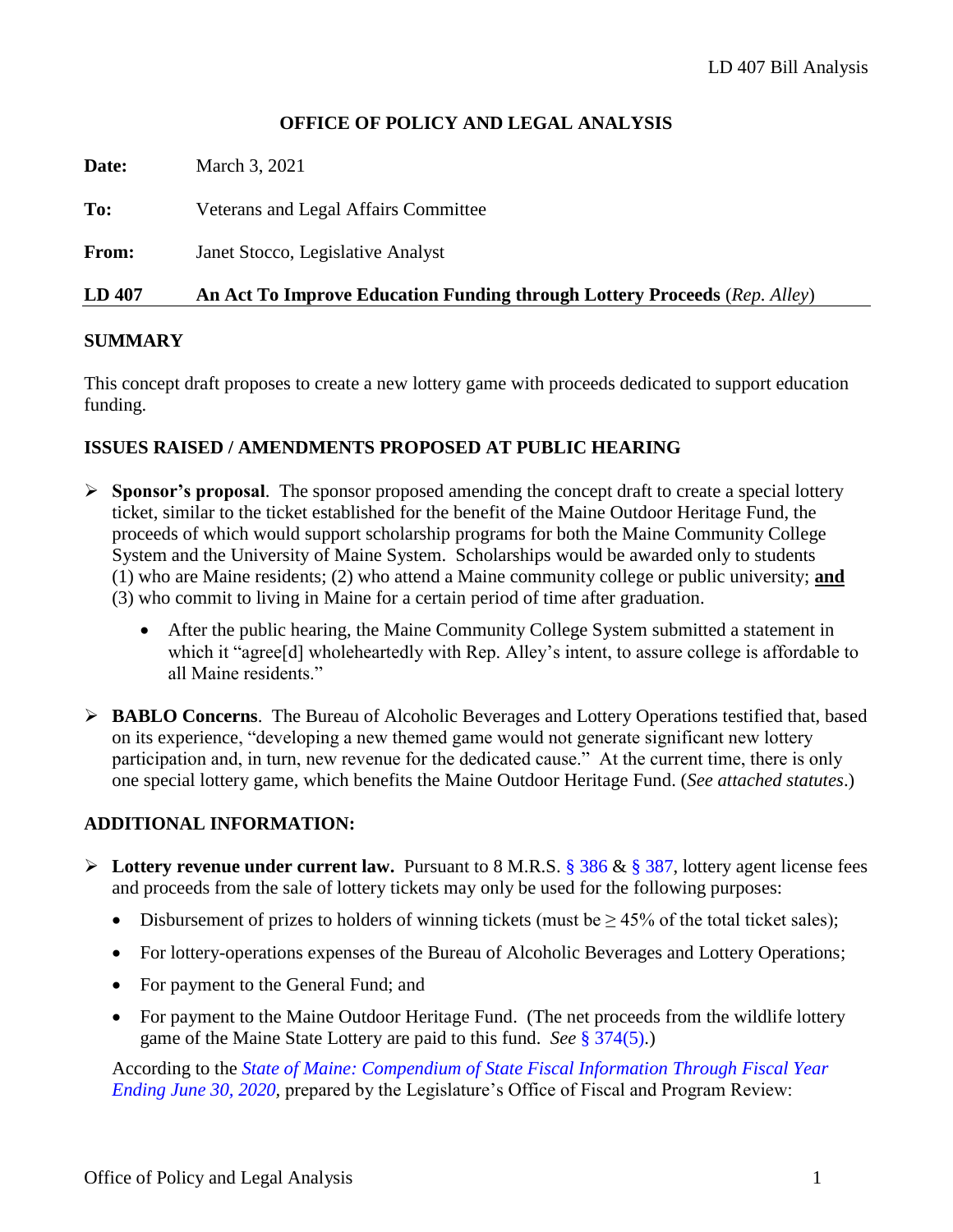- Between 2011 and 2020, the lottery revenue deposited in the General Fund has ranged from a low of \$49.5 million in 2011 to a high of \$64.6 million in 2020. *See* Compendium p. 64.
	- *Education share of General Fund:* According to pages 89-90 of the Compendium, in fiscal year 2020, 37.0% of all General Fund dollars expenditures were for the Department of Education—for General Purpose Aid for Local Schools, Teacher Retirement, Child Development Services and Other Department of Education Programs—while 8.4% of all General Fund expenditures were for Higher Education Institutions and Programs.
- Between 2011 and 2020, the lottery revenue deposited in the Maine Outdoor Heritage Fund has ranged from a low of \$441K in 2017 to a high of \$722K in 2020. *See* Compendium p. 64.

### **TECHNICAL ISSUES**

None identified.

### **FISCAL IMPACT**

Not yet determined.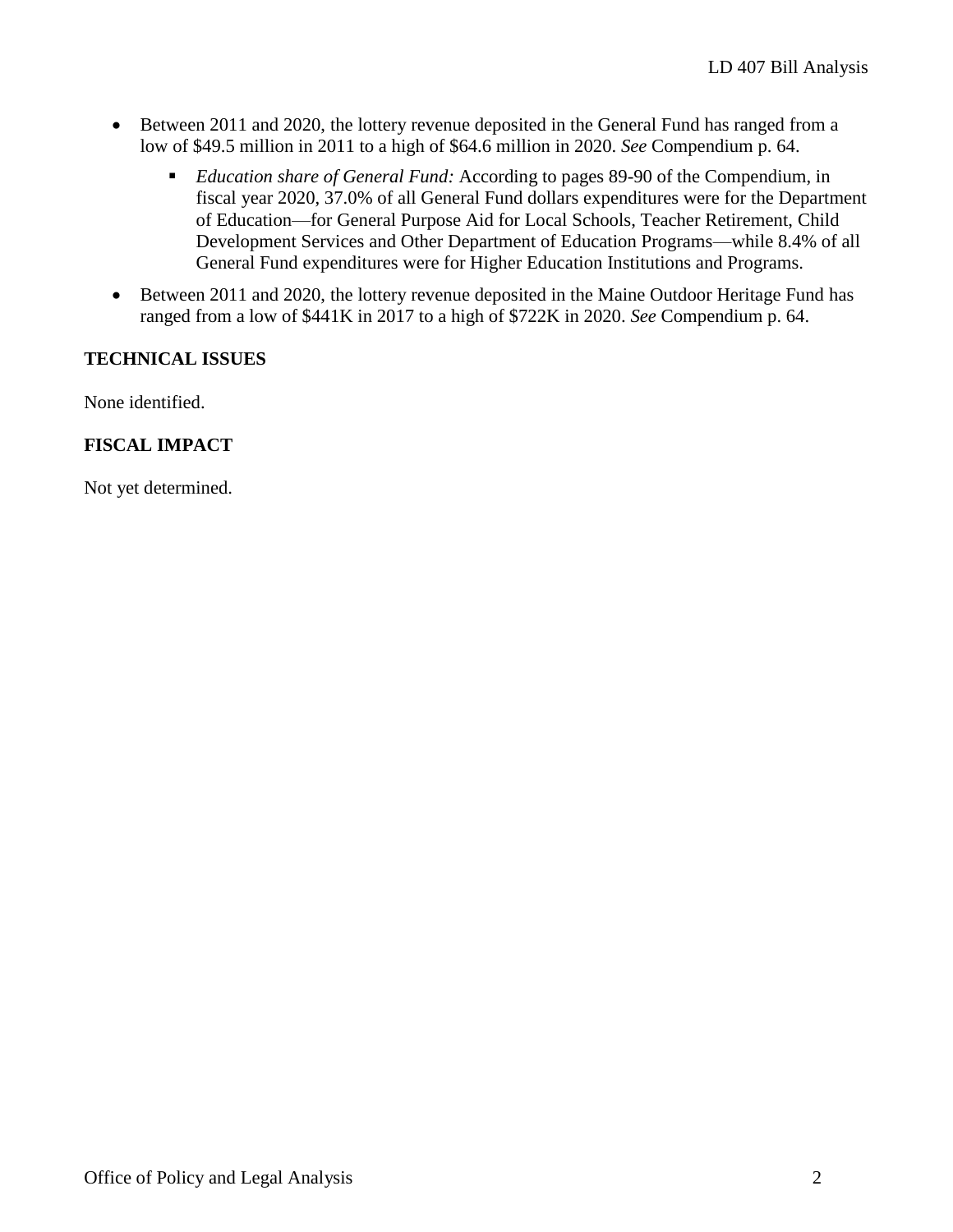## **TITLE 8 : AMUSEMENTS AND SPORTS CHAPTER 14-A : LOTTERY**

### **§374. Commission; powers and duties**

The commission shall meet with the director, not less than once each month, to adopt and amend rules, subject to the approval of the commissioner, relating to the lotteries; to make recommendations and set policy for state lotteries and to transact other business that may be properly brought before the commission. A lottery under this section may include, but is not limited to, a draw game in which the prize paid to a winning player is calculated as a share of the prize pool. A lottery may not include a draw game that has more than 5 daily drawings and that pays a player a set prize amount based on the wager made by the player and in which the operator keeps all losing wagers, as with the draw game commonly known as keno. Rules adopted by the commission must be adopted in a manner consistent with Title 5, chapter 375.

**1. Rules.** The rules promulgated by the commission shall include, but not be limited to:

A. The types of lotteries to be conducted and which, if any, will be sold as part of the Tri-state Lotto Compact under chapter 16;

B. The price of tickets or shares in the lotteries;

C. The number and size of the prizes on the winning tickets or shares;

D. The manner of selecting the winning tickets or shares;

E. The manner of payment of prizes to the holders of winning tickets or shares;

F. The frequency of the drawings or selections of winning tickets or shares;

G. The number or types of locations at which tickets or shares may be sold;

H. The method to be used in selling tickets or shares and the types of sales promotions that may be conducted utilizing tickets or shares as approved in advance by the commission or the director or the director's designee;

I. The issuing of licenses to sell tickets or shares to qualified persons who are at least 18 years of age and the denial, suspension and revocation of those licenses;

J. The license fee to be charged to persons applying for a license;

K. The manner and amount of compensation to be paid to persons licensed to sell lottery tickets or shares necessary to provide for the adequate availability of tickets or shares to prospective buyers and for the convenience of the general public;

L. The apportionment of the total annual revenue accruing from the sale of lottery tickets or shares and from all other sources for the payment of prizes to the holders of winning tickets or shares; for the payment of costs incurred in the operation and administration of the lotteries, including the expenses of the commission and the costs resulting from any contract or contracts entered into for promotional, advertising, consulting or operational services or for the purchase or lease of lottery equipment and materials; for the repayment of the money appropriated to the State Lottery Fund; and for transfer to the General Fund for distribution pursuant to section 387; and

M. The imprinting on all lottery tickets sold in the State of the overall odds of winning a prize for each game.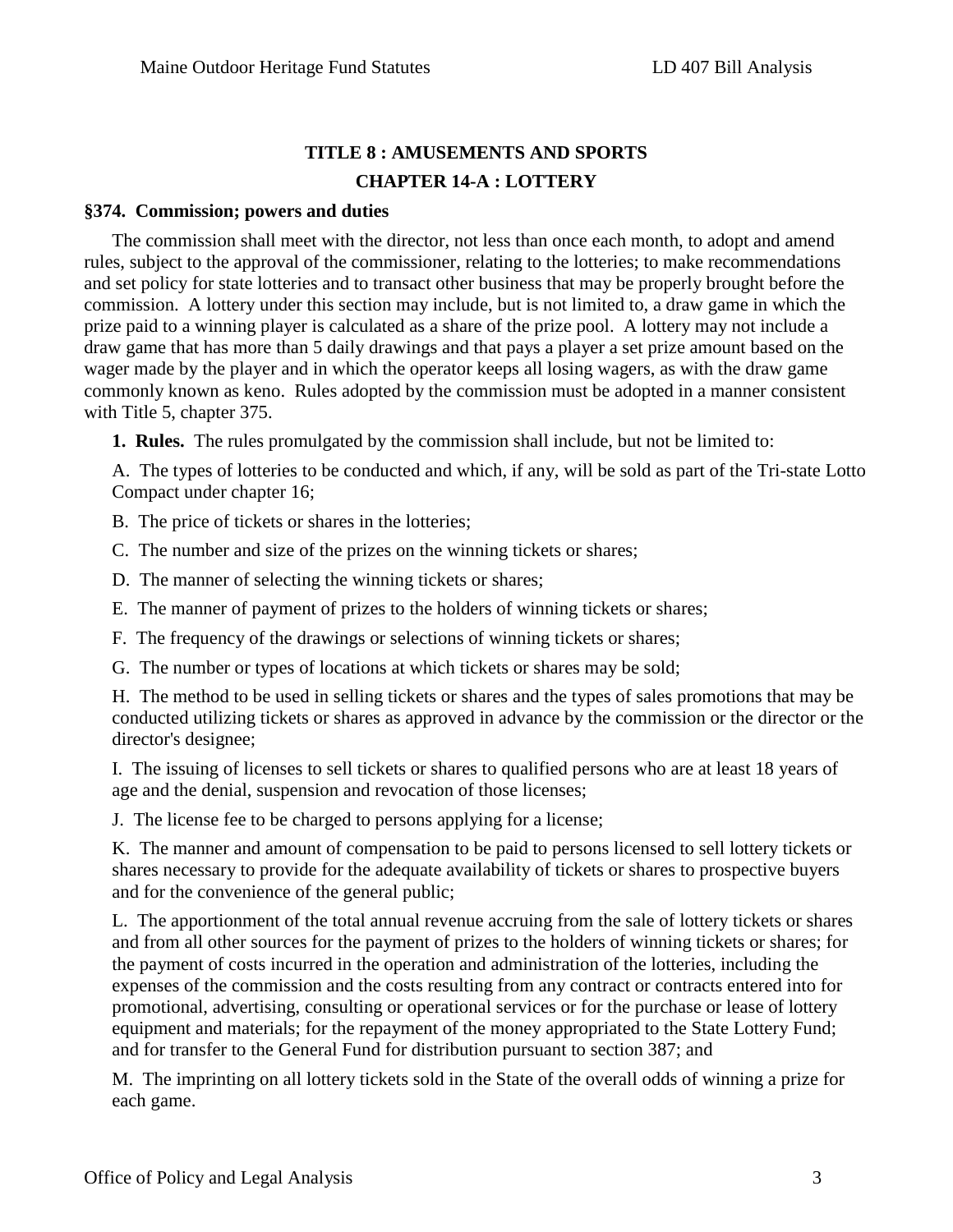**2. Meeting requirements.** No action of the commission is binding unless taken at a meeting at which at least 3 of the 5 members are present and vote in favor of the action. The minutes of every meeting of the commission, including any rules promulgated by the commission or any amendments, revisions, supplements or repeals, shall be immediately transmitted, by and under the certification of the secretary, to the commissioner and to the Governor.

**3. Limitation of authority.** The commission and the bureau shall have no authority to regulate, control or otherwise supervise the operation or conduct of the amusement commonly known as "beano" or "bingo," as defined in Title 17, section 311.

**5. Wildlife lottery game.** No later than January 30, 1996, the commission, in consultation with the Maine Outdoor Heritage Fund Board, shall develop and initiate a wildlife lottery game designed to raise funds for the Maine Outdoor Heritage Fund established pursuant to Title 12, chapter 903, subchapter 6. The sales commission paid to agents for the sale of wildlife lottery game tickets must be one percentage point higher than the sales commission paid to agents for the sale of other instant lottery game tickets. The commission shall provide the net proceeds of this wildlife lottery game to the Maine Outdoor Heritage Fund annually. The commission shall change the wildlife game ticket periodically throughout the year.

…

### **§386. State Lottery Fund; creation**

There is created and established a separate fund to be known as the "State Lottery Fund," to be deposited in such depositories as the Treasurer of State may select. These funds shall consist of all revenue received from the sale of lottery tickets or shares, agents' license fees and all other money credited or transferred to that fund from any other fund or source pursuant to law.

### **§387. State Lottery Fund; appropriation of money**

- **1. Appropriation.** The money in the State Lottery Fund may be appropriated only:
- A. For the payment of prizes to the holders of winning lottery tickets or shares;
- B. For the expense of the division in its operation of the lottery;
- C. For payment to the General Fund; and
- D. For payment to the Maine Outdoor Heritage Fund pursuant to Title 12, section 10302.

**2. Apportionment.** The money in the State Lottery Fund shall be apportioned so that not less than 45% of the total ticket sales received in the lottery will be disbursed as prizes to holders of winning tickets. All other money, less reasonable costs for the proper administration of the State Lottery, shall be the State's share.

# **TITLE 12 : AMUSEMENTS AND SPORTS CHAPTER 903: DEPARTMENT OF INLAND FISHERIES AND WILDLIFE SUBCHAPTER 6: MAINE OUTDOOR HERITAGE FUND**

### **§10302. Fund established**

There is established the Maine Outdoor Heritage Fund. The fund consists of revenues received pursuant to Title 8, section 387 and any funds received as contributions from private and public sources. The fund, to be accounted within the department, must be held separate and apart from all other money, funds and accounts. Eligible investment earnings credited to the assets of the fund become part of the